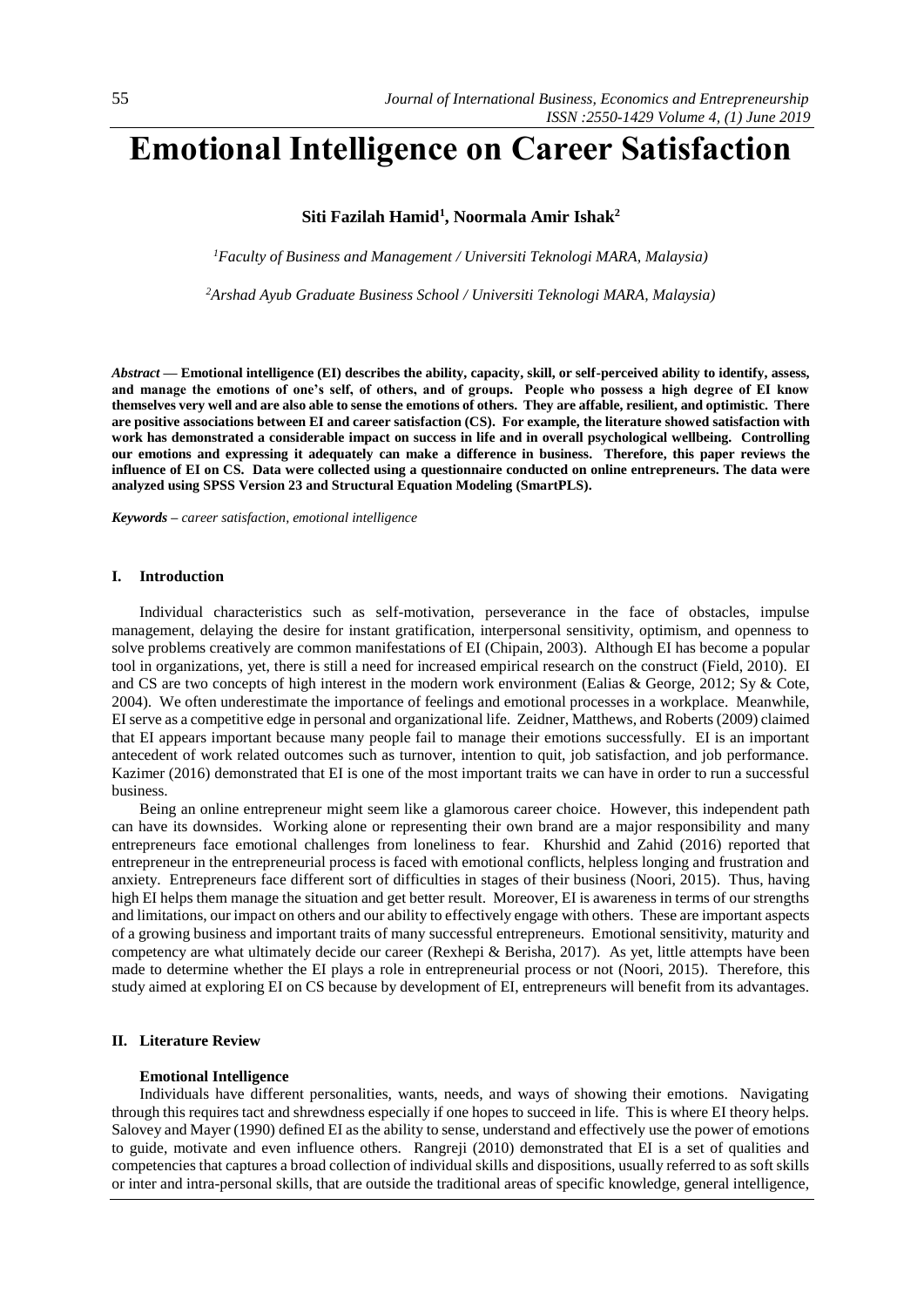and technical or professional skills. [Bar-On \(2011\)](#page-7-6) defined EI as effectively understanding the self and others, relating well to others, and adapting to given situations and environments. EI refers to a range of emotional skills that ease the identification, processing, and regulation of emotion, which can be used to explain individual differences not otherwise accounted for by general intelligence and personality alone [\(Austin, Saklofske, & Egan,](#page-7-7)  [2005\)](#page-7-7).

People who possess high EI are more healthier, less depressed, more productive at work, and have better relationships [\(Ealias & George, 2012\)](#page-7-2). [McLaughlin \(2012\)](#page-7-8) indicated that EI has implications for entrepreneurial situations and social interactions such as negotiation, obtaining and organizing resources, identifying and exploiting opportunities, managing stress, obtaining and maintaining customers, and providing leadership. [Goleman and Boyatzis \(2017\)](#page-7-9) argued that EI plays an important role in the workplace which is more obvious in favorable performance compared with other cognitive abilities such as intelligence or technical skills. [Kotsou,](#page-7-10)  Mikolajczak, Heeren, Gregoire, and Leys (2019) found that EI competencies often benefits psychological health. [Oriarewo, Ofobruku, and Tor \(2019\)](#page-8-5) reported that entrepreneur's EI may influence the internal processes associated with coping with emotions to solve the range of problems in the venture.

## **Career Satisfaction**

[Spurk, Abele, and Volmer \(2014\)](#page-8-6) stated that CS is one central indicator of subjective career success and can be seen as a crucial component of career success in actual labor market generations. CS is an attitude of an individual over a period of their job so the factors of satisfaction and dissatisfaction changes over the period [\(Ealias & George, 2012\)](#page-7-2). [Oh \(2013\)](#page-7-11) indicated that CS has become an important issue in the workplace because individual success results in organizational success that leads to more committed and motivated employees. [Arif](#page-7-12)  and Al-Jubari (2015) mentioned that satisfaction with work may contribute to the intention to be entrepreneurs. [Noori \(2015\)](#page-7-5) noted that being happy with work can facilitate creativity at work. [Leavell \(2013\)](#page-7-13) argued that CS has demonstrated a considerable effect on individuals' overall life satisfaction and well-being.

## **Emotional Intelligence and Career Satisfaction**

A good knowledge about others emotions and an ability to manage them can help a person to gain success and satisfaction in their work [\(Ealias & George, 2012\)](#page-7-2). People who have higher level of EI, emotional stability, negative mood regulation capacity, empathy, positive affectivity, pleasant feelings, happiness balance and psychological flourishing also have a high level of satisfaction with their work [\(Colomeischi, 2014\)](#page-7-14). Psychological studies have shown that understanding and controlling emotions play significant role in gratifying individual life and work environment [\(Ealias & George, 2012\)](#page-7-2). Employees who enjoy a high level of EI tend to experience more positive moods and emotions and be more satisfied with their job, because they are more skillful at appraising, regulating and directing their own emotions [\(Trivellas, Gerogiannis, & Svarna, 2013\)](#page-8-7). [Coetzee and](#page-7-15)  Beukes (2010) found that individuals who are able to manage and utilize their own emotions are more likely to report greater confidence in their ability to achieve their career goals and succeed in the business world. [Hassan](#page-7-16)  and Omar (2016) suggested that individual with high EI will have a tendency to start a business in the future. [Khurshid and Zahid \(2016\)](#page-7-4) indicated that entrepreneurs are people who have well-developed emotional skills, happy with their lives, their thinking habits are efficient and productive and efficient people, who do not have mastery over their emotional life, involved in internal conflicts from focusing and clear thinking at work. [Agnes,](#page-7-17)  Carles, Cristina, Ana, and Norma (2018) noted that being emotionally efficient, leads to a higher satisfaction. This consequently may encourage CS through positive emotion and thinking.

## **III. Research Methodology**

This research was conducted in quantitative manner with concentration on survey method to enable it to be more conclusive and exclusive.

#### **Sample and procedure**

The survey was carried through online survey. Data were collected through an online survey format, using existing, validated instruments. The online survey method provided economy of design and the ability to have rapid turnaround in data collection. The unit of analysis of this study is online entrepreneur.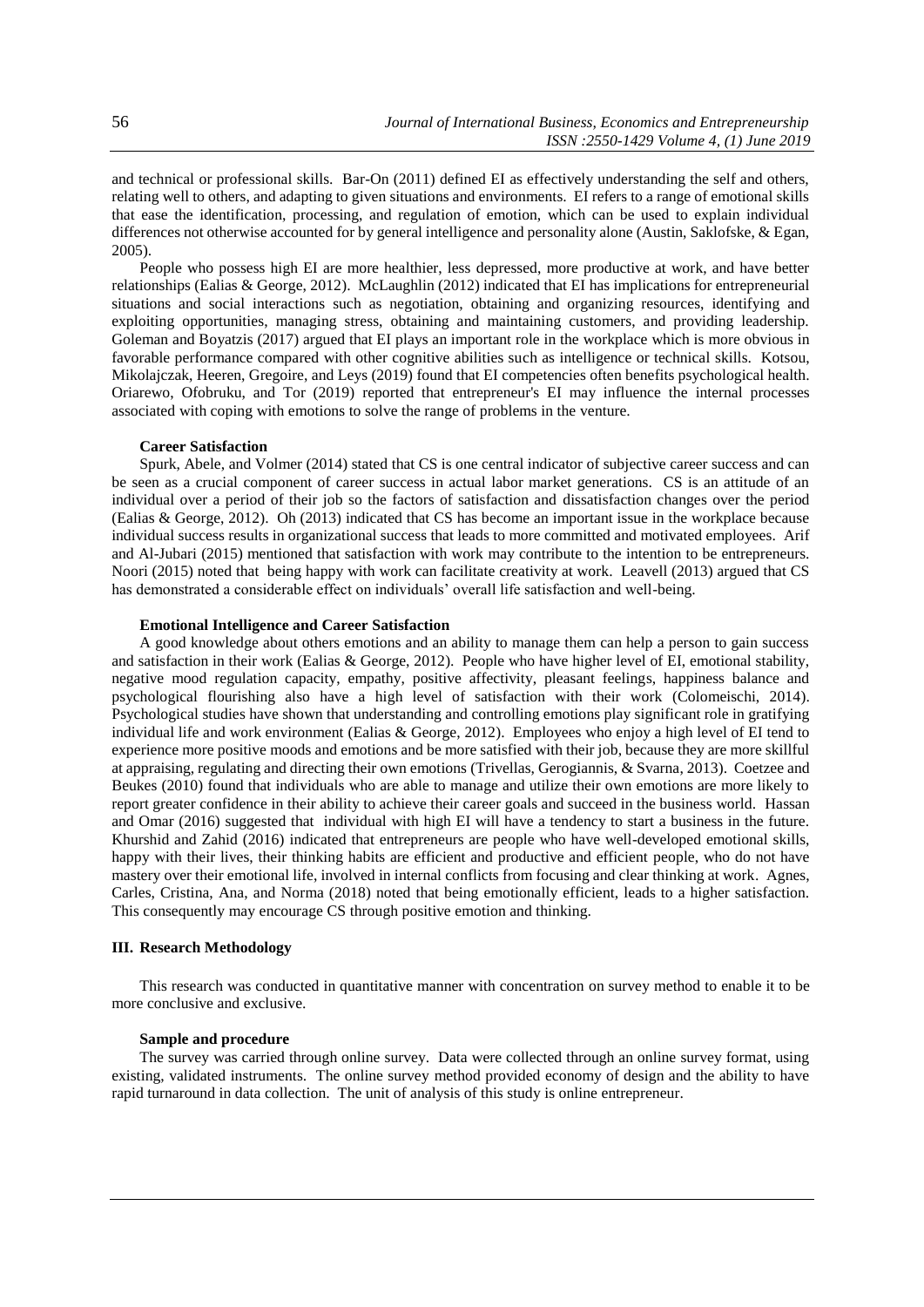#### **Measurement**

The instrument use for data collection was a survey questionnaire. The instruments used in this study a wellestablished scales derived from prior studies. It were adapted and modified from the past researcher.

### **Emotional intelligence**

EI was assessed with 15 items. In total, 15 items asked respondents to report perceptions of emotional intelligence. Example of the items is "I have a good sense of why I have certain feelings most of the time". Responses were measured on a 1 to 7 scale (1 = strongly disagree,  $7$  = strongly agree), and yielded a coefficient alpha of 0.929.

#### **Career satisfaction**

CS was assessed with the scale fro[mGreenhaus, Parasuraman, and Wormley \(1990\).](#page-7-18) The scale consists of five statements such as "Overall, I am satisfied with my job." answered on a 5-point Likert-type scale ranging from 1 (strongly disagree) to 5 (strongly agree) and yielded a coefficient alpha of 0.914. [Spurk, Abele, and](#page-8-8)  Volmer (2011) provided support for the unidimensionality and construct validity of the scale in terms of significant correlations with salary and occupational status.

## **IV. Results**

A total of 100 respondents contributed to the study. The total sample composed of 37 men (37%) and 63 women (63%). The participants were less than 25 of age (52%), between 25 to 35 years old (37%), between 36 to 45 years old (9%), and more than 45 years old (2%). As for their education level, 56% respondents has diploma, 28% has bachelor degree, 14% has master's degree, and 2% has doctorate degree. As for marital status, the respondents, 68% were single and 32% were married. 30% of the respondents had children and 70% not had children. 77% of the respondents have working experience and 23% of the respondents does not have working experience. For respondents work experience, 81 percent between 1 to 5 years, followed by 14 percent between 6 to 10 years, 3 percent with 11 to 15 years and 2 percent with more than 15 years. All the respondents (100%) were chose to pursue online business as a career. 77% respondents have worked for online business less than 2 years, 18% respondents worked for online business between 3-5 years and 5% respondents worked for online business between 6-10 years.

The study relied on PLS-SEM to test measurement and structural model by using the SmartPLS 3 Software. According to [Hair, Hult, Ringle, and Sarstedt \(2014\)](#page-7-19) PLS is a second-generation multivariate technique which can simultaneously evaluate the measurement model (the relationships between constructs and their corresponding indicators) and the structural model with the aim of minimizing the error variance. PLS-SEM was preferred because of its many advantages in comparison with other first generation techniques. Some of its major advantages are as follows; PLS makes fewer demands regarding the sample size compared to other methods, PLS does not require normally distributed input data, PLS can be applied to complex structural equation models with a large number of constructs and PLS can handle multiple dependent and independent variables in a single model [\(Hair et al., 2014\)](#page-7-19).

The data was first screened to identify missing data, to identify outliers and influential points, to assess normality and to check for common method variance. The measurement model was assessed first prior to the structural model assessment. [Henseler, Hubona, and Ray \(2016\)](#page-7-20) suggested that a PLS model should be developed in two stages: the measurement model and the structural model. Each construct in the model were inspected for its validity and reliability. Construct validity was assessed to ensure the measurements are valid. In convergent validity, the factor loadings and the average variance extracted (AVE) were checked [\(Hair et al., 2014\)](#page-7-19).

Convergent validity is achieved when the factor loadings are above 0.70 and the AVE is above 0.50 [\(Hair et](#page-7-19)  [al., 2014;](#page-7-19) [Marcoulides & Chin, 2013\)](#page-7-21). AVE value of a latent variable should be higher than 0.50, in order to explain more than half of the variance of its indicators on average. As for discriminant validity, a construct should be clearly distinct from other constructs which have been theoretically shown to be different. Construct reliability and AVE of the reflective constructs are shown in Table 1. Results from the outer loadings showed no indicators found to be below 0.40. The construct reliability was assessed by calculating Cronbach's  $\alpha$  coefficients for each of the multi item constructs. All the scales were above the suggested value of 0.70. Thus, it is concluded that the measures utilized in the study are valid and internally consistent.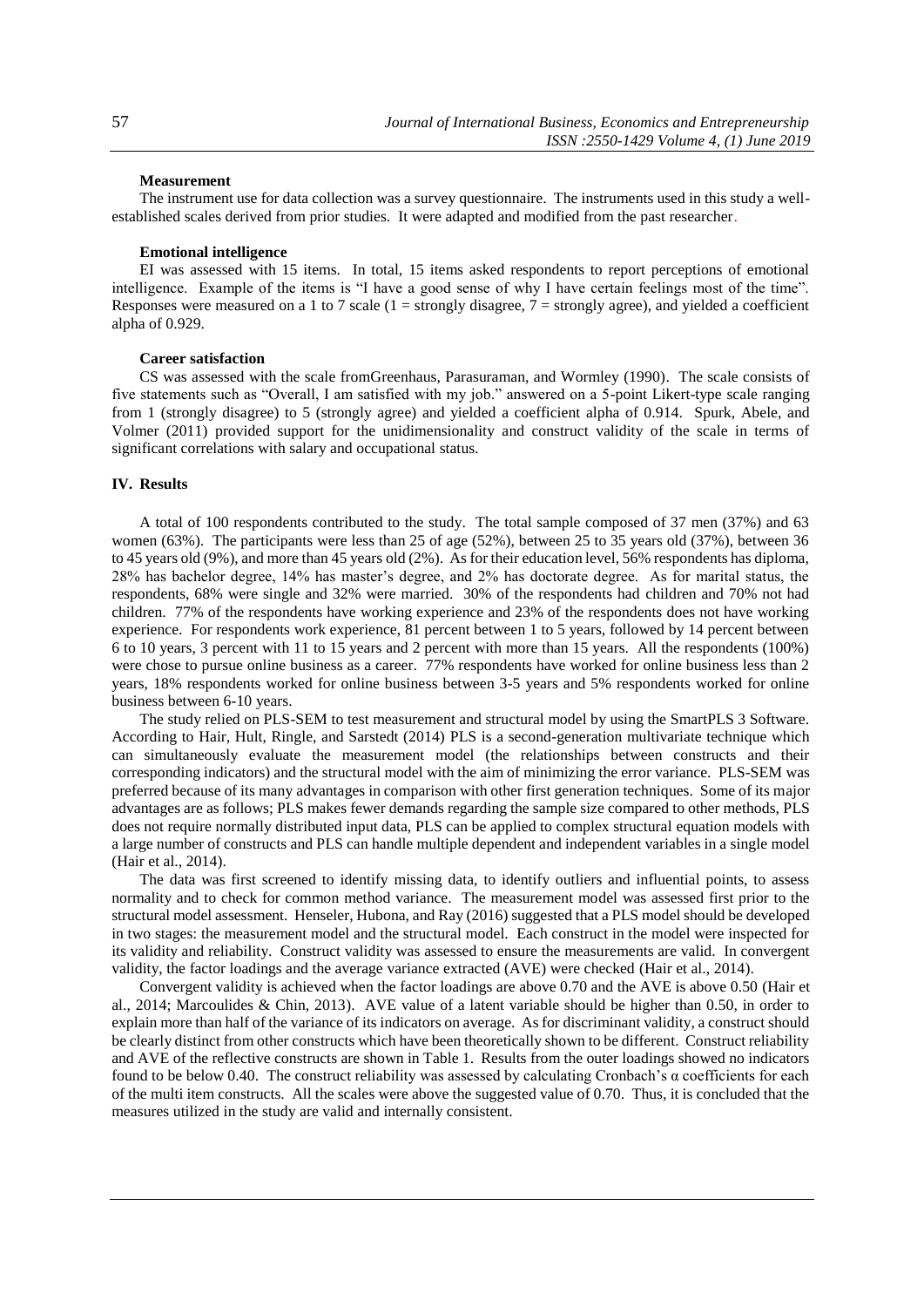| Constructs | Items             | Outer    | Composite   | Average   |
|------------|-------------------|----------|-------------|-----------|
|            |                   | Loadings | Reliability | Variance  |
|            |                   |          |             | Extracted |
| EI         | EI1               | 0.741    |             |           |
|            | EI2               | 0.732    |             |           |
|            | EI3               | 0.745    |             |           |
|            | EI4               | 0.667    |             |           |
|            | EI5               | 0.589    |             |           |
|            | EI6               | 0.543    |             |           |
|            | EI7               | 0.704    |             |           |
|            | EI8               | 0.756    | 0.938       | 0.505     |
|            | EI9               | 0.784    |             |           |
|            | E <sub>I</sub> 10 | 0.755    |             |           |
|            | EI11              | 0.826    |             |           |
|            | EI12              | 0.685    |             |           |
|            | EI13              | 0.775    |             |           |
|            | EI14              | 0.577    |             |           |
|            | EI15              | 0.712    |             |           |
| CS         | CS <sub>1</sub>   | 0.840    |             |           |
|            | CS <sub>2</sub>   | 0.893    |             |           |
|            | CS <sub>3</sub>   | 0.882    | 0.936       | 0.744     |
|            | CS4               | 0.879    |             |           |
|            | CS5               | 0.817    |             |           |

Table 1: Factor Loadings, Composite Reliability and Average Variance Extracted

Inspection on AVE showed all constructs were above 0.50. The constructs were also checked on discriminant validity, the square root of the AVE each construct and all other construct [\(Fornell & Larcker, 1981;](#page-7-22) [Hair et al.,](#page-7-19)  [2014\)](#page-7-19). The Heterotrait-Monotrait ratio of correlations (HTMT) approach is to determine the discriminant validity of the constructs (Henseler et.al, 2016). HTMT value should not be greater than the HTMT value of 0.85 in order to achieve discriminant validity [\(Kline, 2016\)](#page-7-23). The value for EI is 0.457. It is, therefore, passed HTMT measures indicating that each construct in the model measures a unique subject and captures phenomena not presented by other constructs in the model. After running the PLS algorithm in SmartPLS to assess the measurement model, the variable scores were used to compute the mean scores and the standard deviation scores. The mean scores reported for EI (*M*=0.457, *SD*=0.068).

Multicollinearity refers to the extent to which a variable can be explained by the other variables in the analysis [\(Hair et al., 2014\)](#page-7-19). It is difficult to ascertain the effect of any single variable, the variance inflation factors (VIF) were used to examine multicollinearity [\(Hair et al., 2014\)](#page-7-19). The VIF values were below the standard criteria (EI  $= 1.000$ ) indicating no multicollinearity issue. The next analysis done was to assess the structural model. Structural model was assessed to test the relationships between EI and CS.

The coefficient of determination  $(R^2$  value) and path coefficients (beta values) were parameters to determine how well the data supported the hypothesized relationships [\(Hair et al., 2014\)](#page-7-19). A bootstrapping process with 500 iterations was performed to generate t-values and standard errors to confirm the statistical significance [\(Hair et](#page-7-19)  [al., 2014\)](#page-7-19).  $R<sup>2</sup>$  measures the predictive accuracy of the model and represents the percentage of variance in the dependent variable as explained by the independent variable in the model [\(Hair et al., 2014\)](#page-7-19). As shown in Figure 1, precarious work behavior explain about 19% of the variance in CS  $(R<sup>2</sup>=0.192)$ .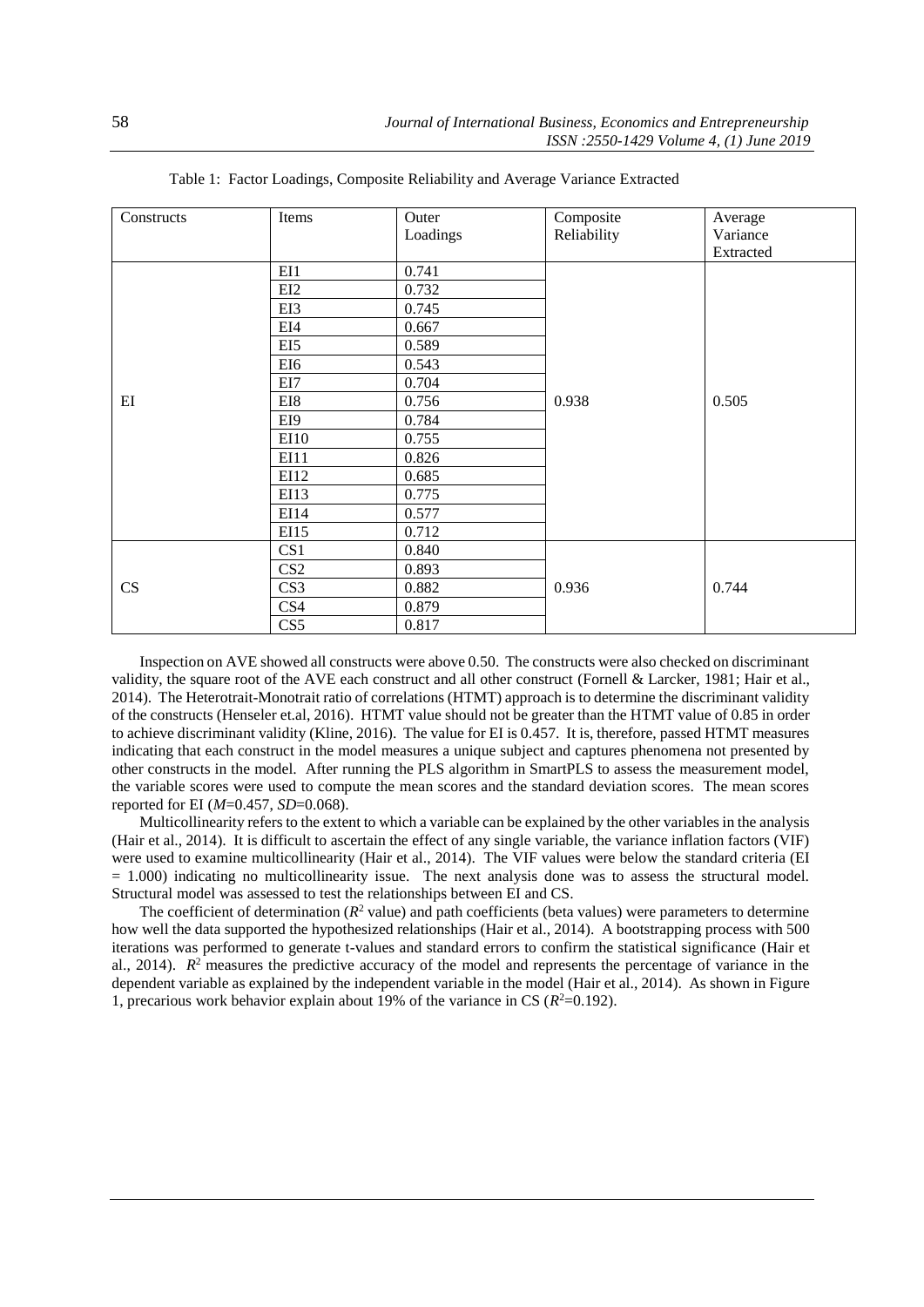

Figure 1: Measurement Model of EI on CS

Path coefficients (*B*) indicate the degree of change in the dependent variable for independent variable (Hair [et al., 2014\)](#page-7-19). As shown in Table 2, the path coefficients for EI and CS was significant.

Table 2: Hypothesis Testing





Figure 2: Structural Model of EI on CS

The predictive relevance  $(Q^2)$  and effect size  $(f^2)$  are also reported in Table 3. The guidelines o[f Cohen \(1988\)](#page-7-24) were used to assess the  $f^2$ , whereby 0.02, 0.15, 0.35 indicate small, medium and large effects respectively. The  $f^2$ values show that has a medium effect in producing  $R^2$  for career satisfaction. In addition, the predictive relevance of the model is examined using the blindfolding procedure, if  $Q^2$  value is larger than 0, the model has predictive relevance for CS. The *Q*<sup>2</sup> value for career satisfaction is 0.123 which is larger than 0 indicating the model has sufficient predictive relevance.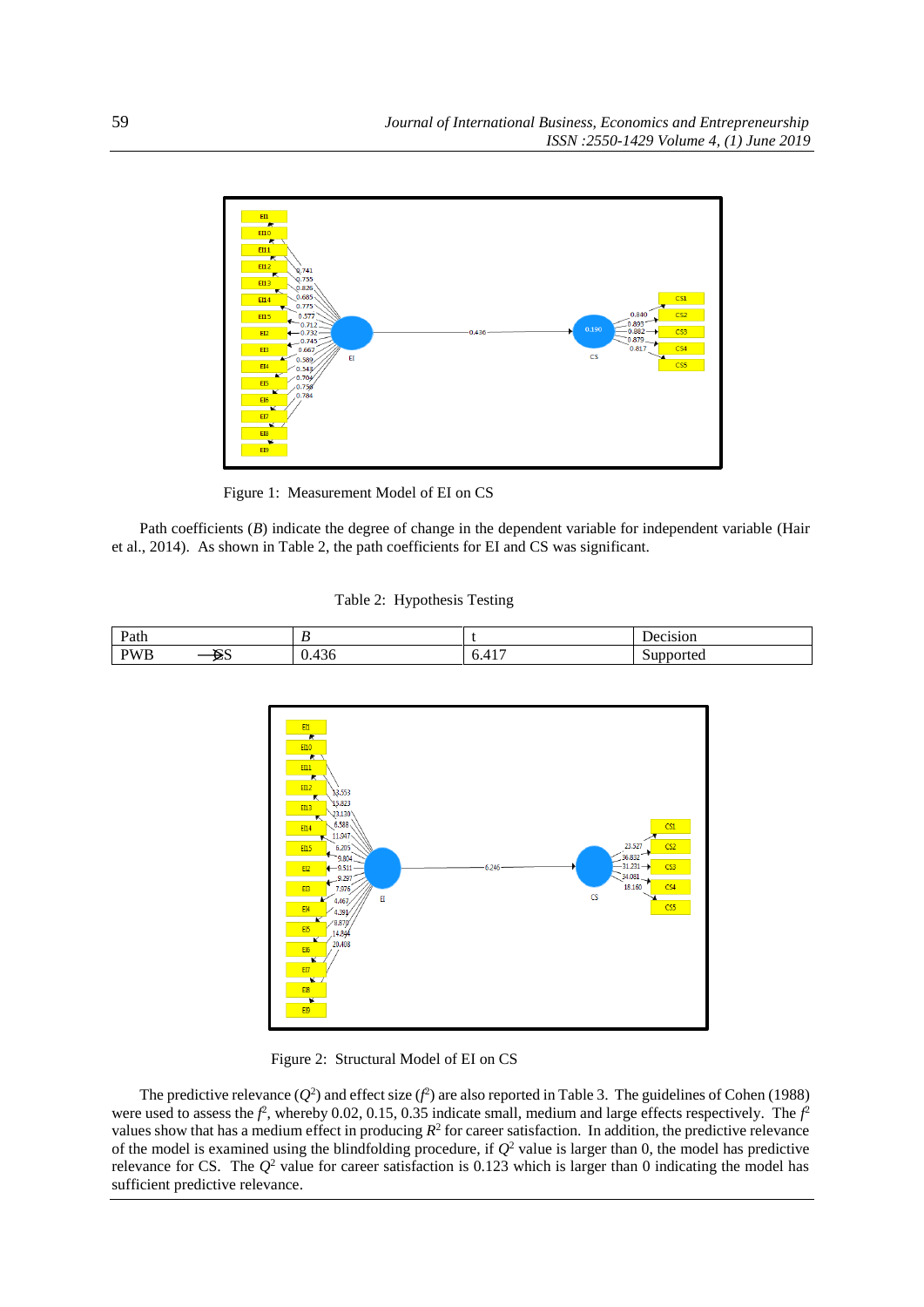Table 3:  $R^2$ ,  $\hat{f}$  and  $Q^2$ 

| Path                | $R^2$ | ገ∠    | ⊷     |
|---------------------|-------|-------|-------|
| Emotional           | 0.190 |       | 0.235 |
| intelligence        |       |       |       |
| Career satisfaction |       | 0.123 |       |



Figure 3: Bindfolding of EI on CS

#### **V. Discussion**

This study makes a contribution to the larger literature by examining whether EI is related to CS. The results of this study indicate that the online entrepreneur with higher EI have higher CS. The findings suggest that ability to understand own emotions could imply entrepreneur with high EI through navigating their positive emotions. If emotion is properly used and managed, the use of emotion can lead to a state of well-being [\(Humphrey,](#page-7-25)  [Ashforth, & Diefendorff, 2015\)](#page-7-25). Individuals high on EI are versed at using and managing their emotions to achieve better workplace outcomes. For example, in order to run a business, entrepreneurs need a wide skill set to attract and satisfy customers. Courage, determination, persistence and strategic thinking are characteristics that determine the success entrepreneurs.

Emotionally intelligent people tend to be more successful. Higher EI helps us to be stronger internal motivators, which can reduce procrastination, increase self-confidence, and improve our ability to focus on a goal. It also allows us to create better networks of support, delay gratification and see the long-term directly affects our ability to succeed. [Miao, Qian, and Ma \(2017\)](#page-7-26) indicated that individual may utilize their EI to enhance their CS because EI helps one to experience more positive feelings, to reduce negative feelings and to accomplish performance goals. EI skills help people make stress more manageable by enabling them to spot and tackle tough situations before things escalate. EI plays an important role in helping the employees to cope with vibrant change in the business environment [\(Rangarajan & Jayamala, 2014\)](#page-8-9).

Emotions are more important in our life. EI is very crucial since it gives the ability to identify, understand, and manage one's emotions in positive ways to communicate effectively, show empathy towards others, and defuse conflict. How we and other people feel, understand, and react to those feelings determines many outcomes in our lives, especially when it comes to business. In terms of entrepreneurship, having high EI is extremely beneficial. Entrepreneurs with high EI can better work with and understand their colleagues and customers, and cultivate better relationships with them as a result of their heightened sensitivity to the emotional states of those around them. If entrepreneurs can cultivate their EI, they will be able to regulate their own emotions better. [Rexhepi and Berisha \(2017\)](#page-8-2) claimed that entrepreneurs with a high ability to identify, understand, and manage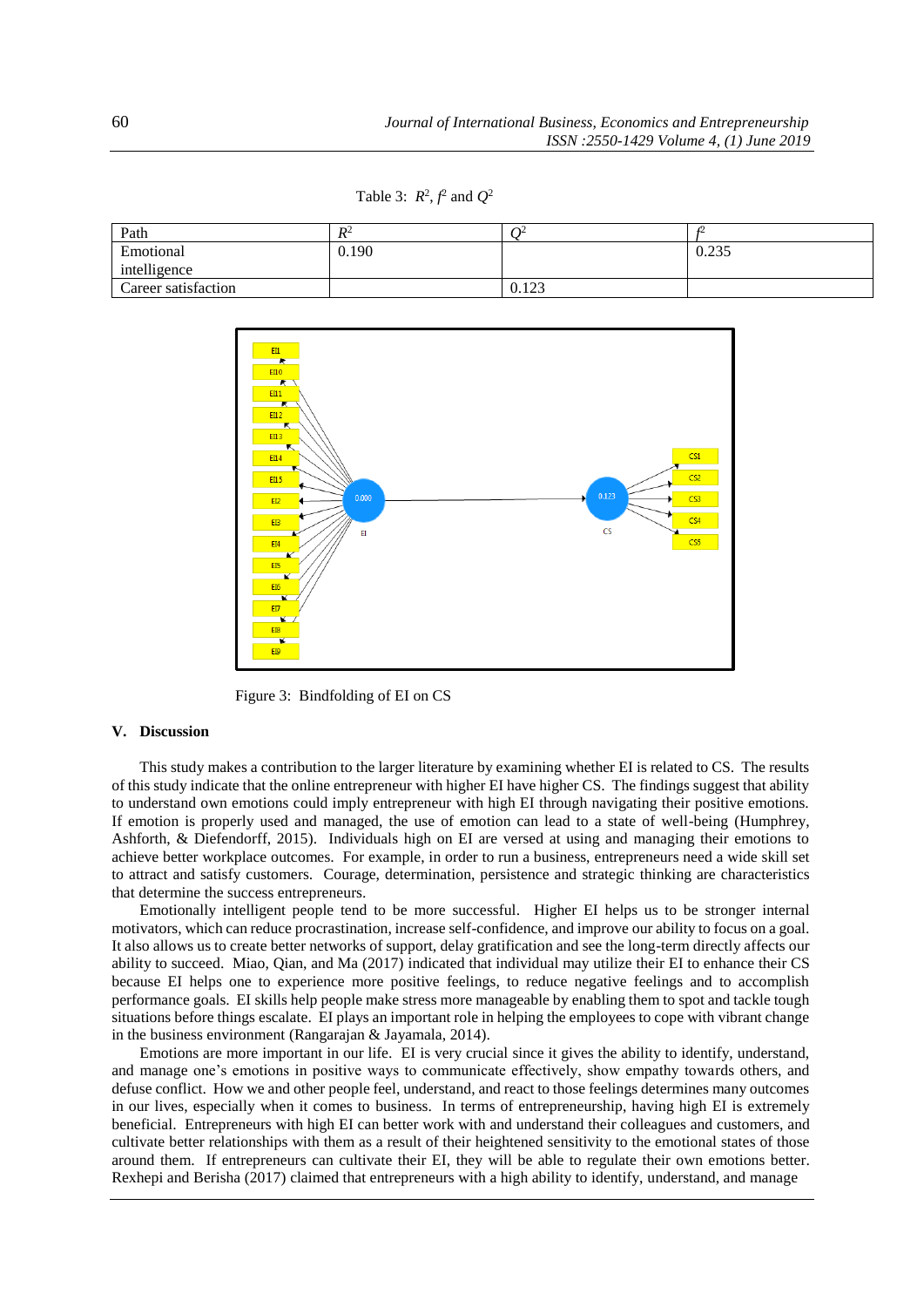emotional responses of themselves and others, can obtain competitive advantages by managing these relationships.

However, there will be many roadblocks on the path to success, and entrepreneurs will have to deal with everything from angry customers or difficult clients to disappointing launches and difficult conversations. We cannot control everything that happens, but if entrepreneurs have high EI, they can get better at acknowledging their emotions in difficult situations without stuffing them down or erupting at an inappropriate time. For example, when entrepreneurs have a frustrating customers, they have to deal may be with annoyances customers. This is when the entrepreneurs need to control their emotions and avoid taking them out on others and worsening the situation. This will inherently make them as stronger entrepreneur, whom they will be easier to do business with, and not run the risk of losing customers or alienating those they work with based on an angry outburst or harsh word. In addition, being able to control emotions is a key when communicating with investors and other important allies to the business.

With high EI comes a better understanding of the needs, feelings, and overall situation of others. Emotionally intelligent entrepreneurs are able to manage their emotions, and not let their emotions get the better of them. If they become angry or upset, they do not take their emotions out on others; rather, they deal with the issue calmly, and find a way to control and mitigate their own anger. As such, an entrepreneur with high EI can better create a product or service to fit the needs of their target customer. If entrepreneurs are able to empathize with their customers, they can improve their product to better suit their customer needs. For example, let us consider an entrepreneur who offers web design services, and helps customers create websites for their businesses and personal use. These customers are probably feeling confused by their lack of knowledge on web design, overwhelmed by the options available to them, and eager to delegate a task to an expert. By tapping into these emotions, this entrepreneur can curate a service that helps alleviate customer confusion, and makes them feel like they are in good hands. Similarly, emotionally intelligent entrepreneurs know how to channel their emotions productively. If they are disappointed with the outcome of a previous project, they can channel this disappointment into making sure they achieve a better outcome next time instead of sulking and dwelling on the past.

Although our emotional pattern begins to develop at an early age, the truth is that we can always cultivate our emotional skills to have better performance in the professional career [\(Goleman & Boyatzis, 2017\)](#page-7-9). Gaining awareness of emotions and learning to cultivate them in a constructive way is, without a doubt, a strategic skill for the entrepreneur.

## **VI. Limitations and Future Research**

There are a few limitations and constraints for this research. The limitation for this research includes; the research is limited to online entrepreneurs. This study also limited to the variables; EI and CS. Therefore, future research should address the possible limitations of the current study.

## **VI. Conclusion**

This study has some important implications for the human resources function. This study provides knowledge to obtain a more complete understanding of CS that increasingly unfolds at the intersection of EI. EI have gained has interested scholars, particularly in psychology and management in recent years. Individual who have high EI tend to satisfy in their career. EI is becoming increasingly vital to humans' success in the increasingly digital future of work. Emotionally intelligent people are considerate which they are good at putting themselves in someone else's shoes and seeing challenges from different perspectives. Entrepreneurs can get many benefits from being emotionally nimble such as they can build their reputable brands, by having good communication, negotiating, collaborating and networking with their customers. This is important for entrepreneur success in their career. [Archana and Kumari \(2018\)](#page-7-27) claimed that successful entrepreneurs are often individuals with high level of EI. Entrepreneurs needs to have high levels of EI whereby they can recognize the emotional needs of their customers as well as to understand their own emotional needs and how to manage those needs to best effect. For instance, entrepreneurs can show care to their customers. They should use listening skills to show great empathy for their customers. Entrepreneurs will benefit from upgrading their EI level. Therefore, it is suggested that entrepreneurs should seek to develop their own emotional competencies because doing so could help them gain CS.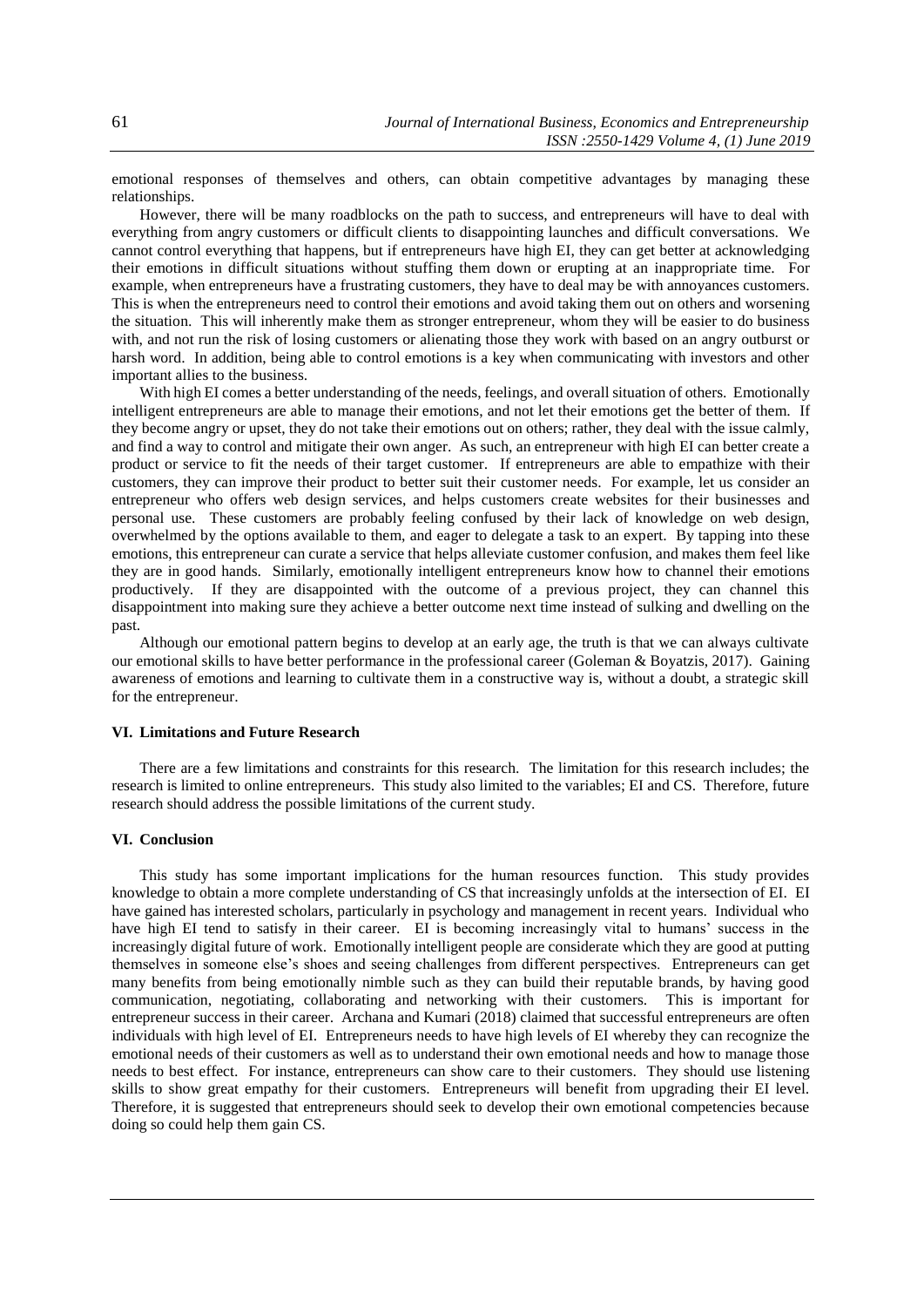## **References**

- <span id="page-7-17"></span>Agnes, R. M., Carles, A. M., Cristina, T. N., Ana, B. B., & Norma, J. B. (2018). An examination of the relationship between emotional intelligence, positive affect and character strengths and virtues. *Psychology, 34*(1), 63- 67.
- <span id="page-7-27"></span>Archana, R. V., & Kumari, V. (2018). A study on the influence of emotional intelligence on entrepreneurship intention. *Pure and Applied Mathematics, 119*(12), 39-51.
- <span id="page-7-12"></span>Arif, H., & Al-Jubari, I. (2015). Basic psychological needs: Satisfaction, frustration and entrepreneurial intention. *Business and Management, 1*(1).
- <span id="page-7-7"></span>Austin, E. J., Saklofske, D. H., & Egan, V. (2005). Personality, well-being and healthcorrelates of trait emotional intelligence. *Personality and Individual Differences, 38*(3), 547-558.
- <span id="page-7-6"></span>Bar-On, R. (2011). *The emotional quotient inventory* Canada: Multi-Health Systems.
- <span id="page-7-0"></span>Chipain, G. C. (2003). *Emotional intelligence and its relationship with sales success.* (PhD Thesis), DePaul University.
- <span id="page-7-15"></span>Coetzee, M., & Beukes, C. (2010). Employability, emotional intelligence and career preparation support satisfaction among adolescents in the school to work transition phase. *Psychology in Africa, 20*(3), 439- 446.
- <span id="page-7-24"></span>Cohen, J. (1988). *Statistical power analysis for the behavioral sciences*. Hillsdale: Lawrence Erlbaum Associates.
- <span id="page-7-14"></span>Colomeischi, A. A. (2014). Emotional life as influence on work satisfaction. *Social and Behavioral Sciences, 159*, 350–354.
- <span id="page-7-2"></span>Ealias, A., & George, J. (2012). Emotional intelligence and job satisfaction: A correlational study. *Commerce & Behavioural Science, 1*(4), 37-42.
- <span id="page-7-1"></span>Field, M. P. (2010). *An investigation of the moderating effect of emotional intelligence on attitudes towards work and family.* (Doctor of Philosophy), Columbia University. (3400620)
- <span id="page-7-22"></span>Fornell, C., & Larcker, D. F. (1981). Evaluating structural equation models with unobservable variables and measurement error. *Marketing Research, 18*(1), 39-50.
- <span id="page-7-9"></span>Goleman, D., & Boyatzis, R. (2017). Emotional intelligence has 12 elements: Which do you need to work on. *Harvard Business Review*.
- <span id="page-7-18"></span>Greenhaus, J. H., Parasuraman, A., & Wormley, W. M. (1990). Effects of race on organizational experiences, job performance evaluations, and career outcomes. *Management, 33*(1), 64–86.
- <span id="page-7-19"></span>Hair, J. F., Hult, G. T. M., Ringle, C. M., & Sarstedt, M. (2014). *A primer on partial least squares structural equation modeling (PLS-SEM)*. Thousand Oaks, California: Sage Publication.
- <span id="page-7-16"></span>Hassan, R. A., & Omar, S. N. (2016). The effect of emotional intelligence and entrepreneurial attitude on entrepreneurial intention. *Business and Management Review, 5*(12), 1-10.
- <span id="page-7-20"></span>Henseler, J., Hubona, G., & Ray, P. A. (2016). Using PLS path modeling in new technology research: Updated guidelines. *Industrial Management & Data Systems, 116* (1), 2-20.
- <span id="page-7-25"></span>Humphrey, R. H., Ashforth, B. E., & Diefendorff, J. M. (2015). The bright side of emotional labor. *Organizational Behavior, 36*, 749-769.
- <span id="page-7-3"></span>Kazimer, W. (2016). Emotional intelligence: What is it, and why does every entrepreneur need it.
- <span id="page-7-4"></span>Khurshid, M. K., & Zahid, I. (2016). Relationship between emotional intelligence and entrepreneurship. *Humanities and Social Sciences, 6*(5), 24-66.
- <span id="page-7-23"></span>Kline, R. (2016). *Principles and practice of structural equation modeling*. NY: The Guilford Press.
- <span id="page-7-10"></span>Kotsou, I., Mikolajczak, M., Heeren, A., Gregoire, J., & Leys, C. (2019). Improving emotional intelligence: A systematic review of existing work and future challenges. *Emotion Review, 11*(2), 151–165.
- <span id="page-7-13"></span>Leavell, K. A. (2013). *The predictors of calling and the role of career satisfaction in working adults.* (PhD Thesis), Southern Mississippi University.
- <span id="page-7-21"></span>Marcoulides, G. A., & Chin, W. W. (2013). *Modern methods for business research*. Avenue, NY: Psychology Press.
- <span id="page-7-8"></span>McLaughlin, E. B. (2012). *An emotional business: The role of emotional intelligence in entrepreneurial success.* (PhD Thesis), North Texas University.
- <span id="page-7-26"></span>Miao, C., Qian, S., & Ma, D. (2017). The relationship between entrepreneurial self-efficacy and firm performance: A meta-analysis of main and moderator effects. *Small Business Management, 55*, 87-107.
- <span id="page-7-5"></span>Noori, F. (2015). Components of emotional intelligence in Iranian entrepreneurs. *Economics and Management Engineering, 9*(4), 9-12.
- <span id="page-7-11"></span>Oh, J. R. (2013). *The impact of organizational justice on career satisfaction of employees in the public sector of South Korea.* (PhD thesis), Minnesota University.